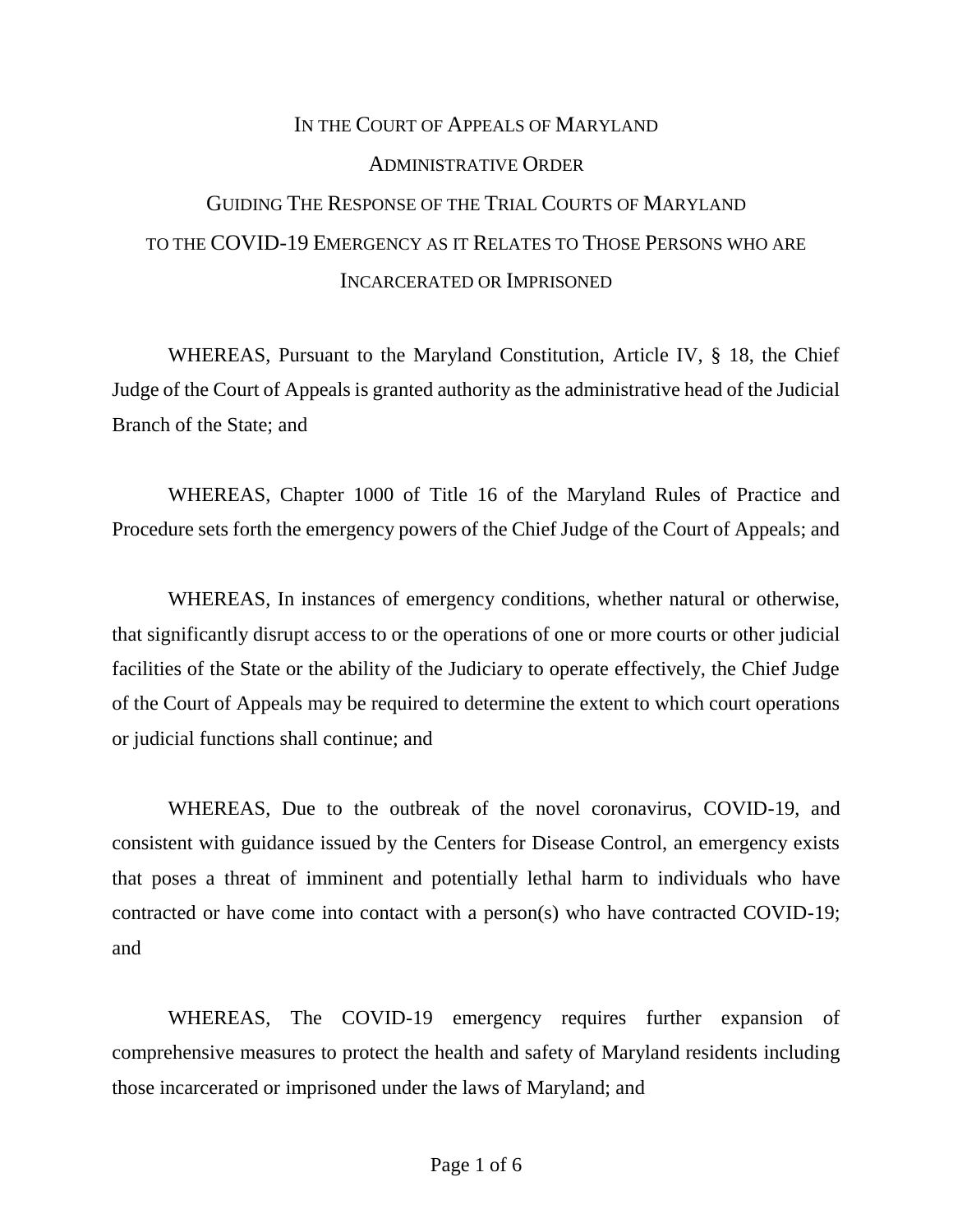WHEREAS, COVID-19 poses a risk of transmittal to prisoners residing, staff working, and attorneys visiting clients in Maryland adult detention and correctional facilities; and

WHEREAS, The incarcerated and imprisoned populations of Maryland include individuals who, because of age or underlying medical conditions, are at a heightened risk of severe or fatal outcomes if they contract COVID-19; and

WHEREAS, The Maryland Department of Public Safety and Correctional Services has confirmed the existence of COVID-19 in Maryland detention and correctional facilities for adults; and

WHEREAS, The judges of Maryland's trial courts must take into account the unique considerations of the case of each individual before them in considering issues of detention, incarceration, and release; and

WHEREAS, A significant effort is already being undertaken in multiple jurisdictions to address the circumstances of adults who are incarcerated, imprisoned, or ordered to residential treatment programs, the need nevertheless exists to ensure that such efforts continue to be made statewide by the trial courts,

NOW, THEREFORE, I, Mary Ellen Barbera, Chief Judge of the Court of Appeals and administrative head of the Judicial Branch, pursuant to the authority conferred by Article IV, § 18 of the Maryland Constitution, do hereby order this 14<sup>th</sup> day of April 2020, and effective immediately, as follows:

(a) The Administrative Judges of the Circuit Courts and the District Administrative Judges of the District Court of Maryland (Administrative Judges) are encouraged to communicate with justice system stakeholders to identify at-risk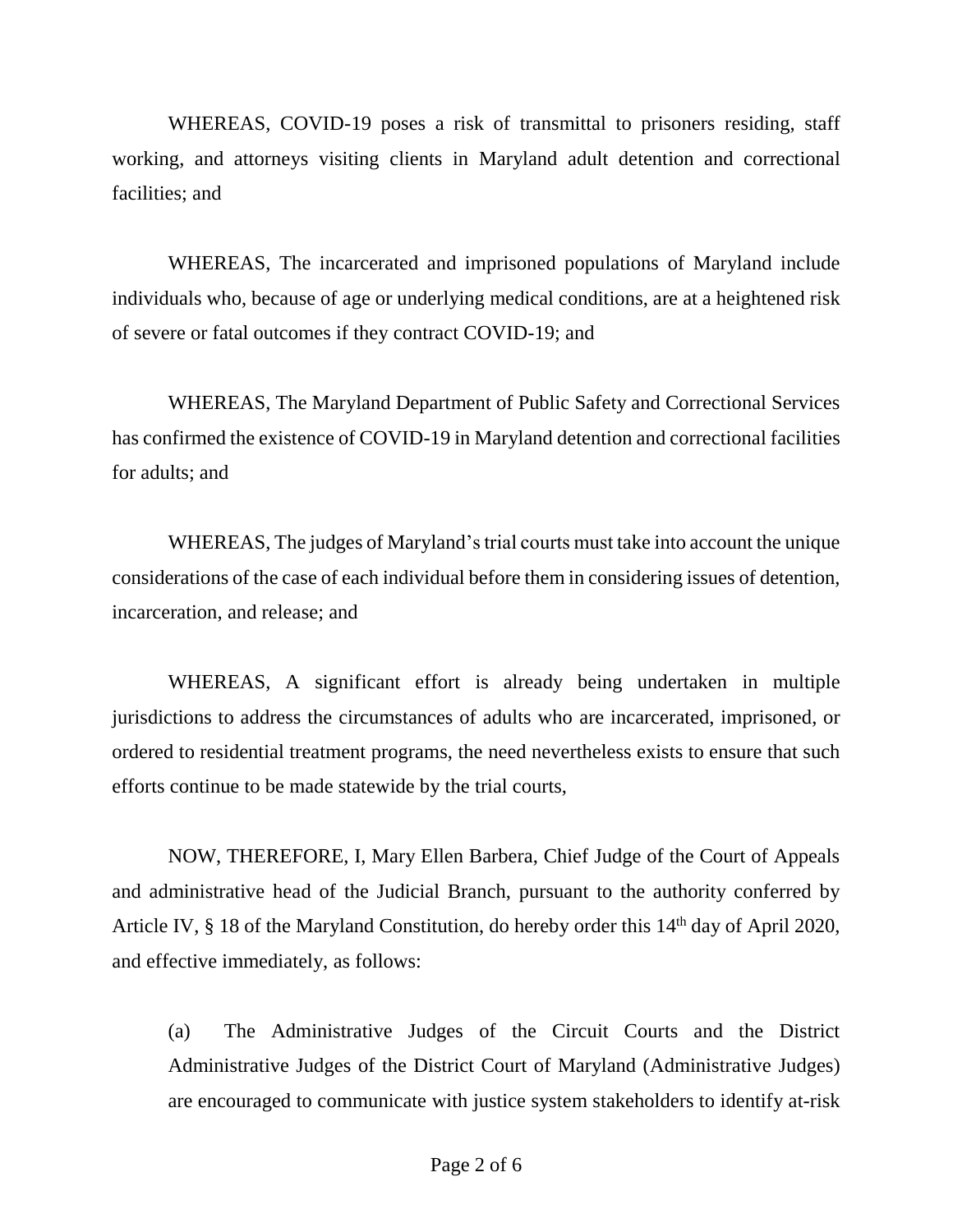incarcerated persons for potential release to protect the health of at-risk incarcerated persons during the COVID-19 pandemic crisis, with careful regard for the safety of victims and communities in general; with respect for the statutory rights of victims; and with due consideration given to public health concerns related to inmates who may have contracted COVID-19; and

(b) Administrative Judges further are to direct the setting of prompt hearings to be held on the next business day before any judge assigned to hear such matters, following the service of a warrant or body attachment for the following:

- (1) technical or minor violations of probation,
- (2) child support contempt matters,
- (3) failure to pay costs or fines, or
- (4) failure to appear, as appropriate; and

(c) Judges are encouraged, consistent with sections (e) and (f), to consider carefully the introduction of defendants into Maryland prisons, detention facilities, and other congregate placements; and

(d) Pursuant to Maryland Rules 4-216, 4-216.1, 4-216.2, and related statutory requirements, and in light of the risks posed by the COVID-19 pandemic, judges are to expedite the handling of motions for review of bonds, or body attachments in child support contempt matters, and shall hold hearings, as appropriate, for detained adults pending trial for a nonviolent criminal act or acts, or an alleged technical or minor violation of probation, or for contempt of a child support order; and

(e) In considering the release of adult defendants from pretrial detention during the COVID-19 emergency, in addition to other rule and statutory considerations, judges shall consider the following: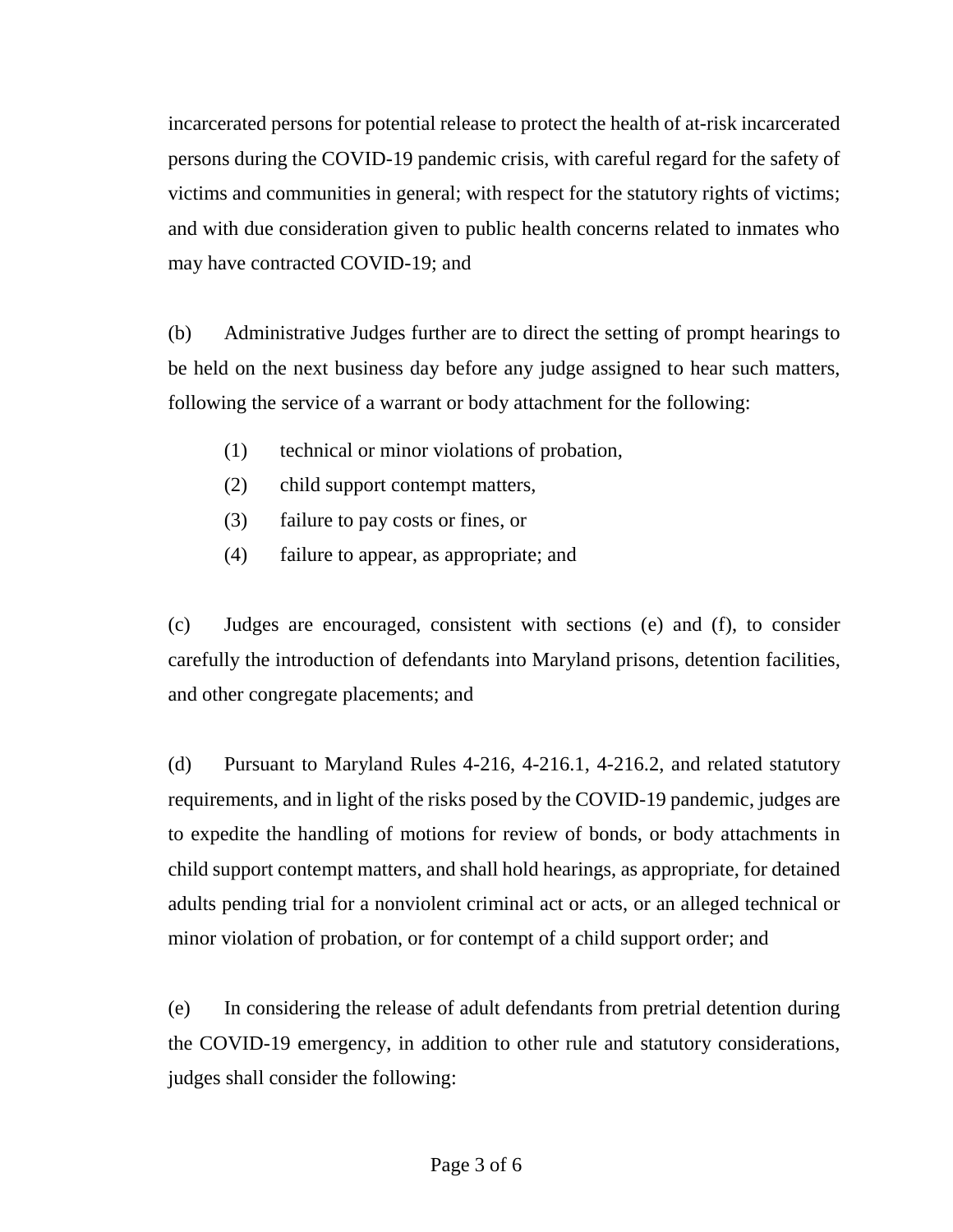(1) whether the defendant suffers from a pre-existing condition that renders the defendant more vulnerable to COVID-19;

(2) whether the defendant displays COVID-19 symptoms or tests positive for COVID-19; and

(3) whether the facility in which the defendant is detained is able to address related medical issues; and

(4) whether a defendant who displays symptoms or tests positive for COVID-19, if released, has resources to meet basic food, housing, and health needs, including any period of quarantine that may be required; and

(5) whether the defendant presents a danger to an identifiable potential victim or the community; and

(6) whether there exists a condition or combination of conditions of pretrial release that can reasonably protect against such danger; and

(7) whether release of the detained defendant during the COVID-19 emergency is in the interest of justice; and

(f) In determining whether to incarcerate a new defendant on a pretrial basis or order a defendant participating in a problem-solving court into a residential treatment program, judges shall consider carefully the following:

(1) whether there exist serious health risks posed by detention to the defendant, other detained individuals, staff, and the community before ordering a defendant to be detained; and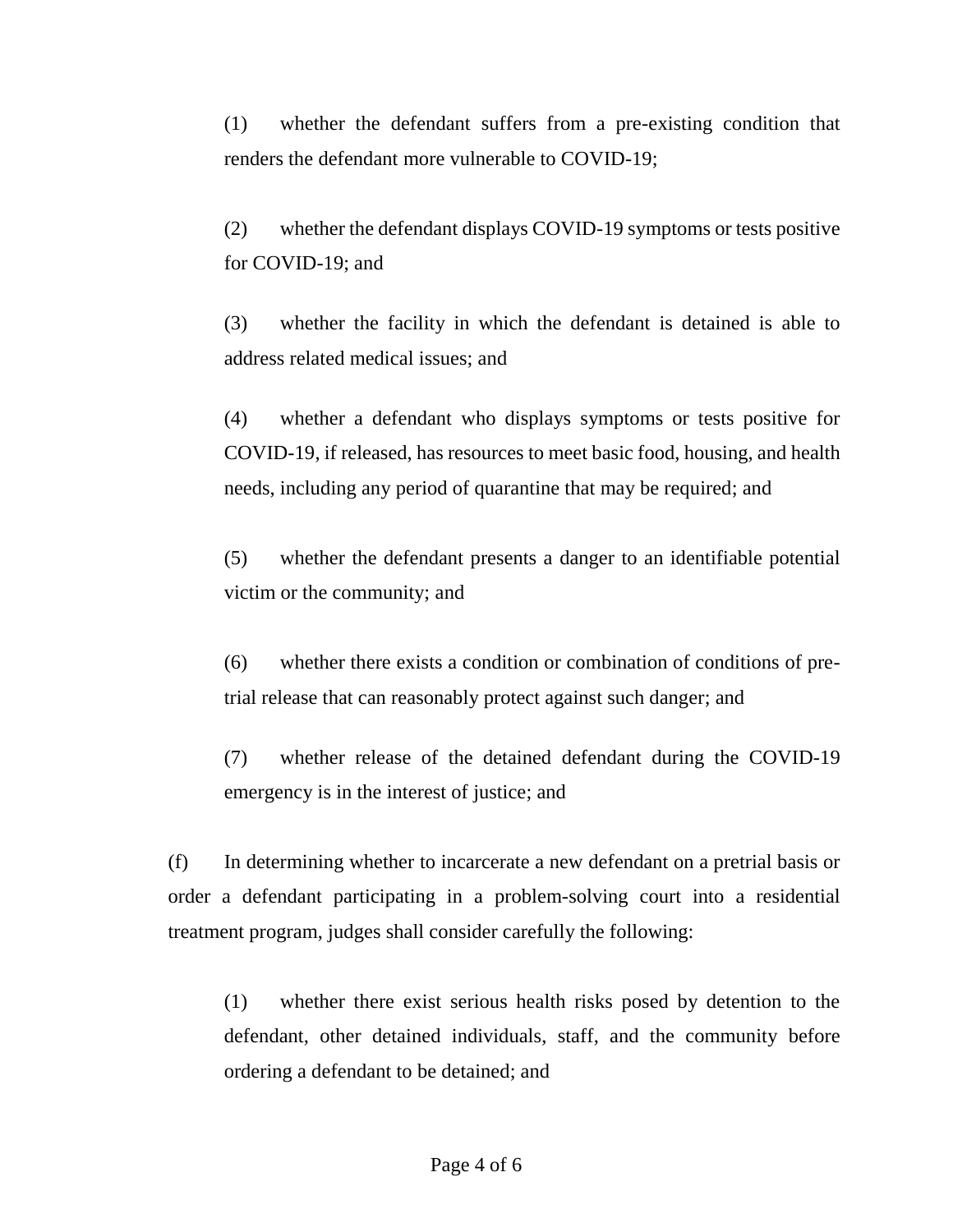(2) whether the defendant presents a danger to an identifiable potential victim or to the community; and

(3) whether there exists a condition or combination of conditions of pretrial release that can reasonably protect against such danger; and

(4) any additional circumstances specific to the defendant that affect the consideration of whether release of the defendant during the COVID-19 emergency is in the interest of justice; and

(g) In addition to the factors required by statute and the Maryland Rules to be considered in sentencing, judges shall consider the factors in (f) as relevant; and

(h) During the COVID-19 emergency, judges should consider the risk that COVID-19 poses to people confined in correctional facilities when taking into account all statutory requirements and relevant Maryland Rules in determining release conditions and the status of defendants pending sentencing and appeal; and

(i) Judges are to continue to act expeditiously to issue a ruling or schedule a remote hearing upon motion of any party to modify a sentence in light of the considerations related to the COVID-19 emergency; and

(j) Consistent with statutory requirements and reflecting the urgency caused by the COVID-19 pandemic, the aforementioned matters shall continue to be scheduled and heard on an emergency basis, either in person or remotely pursuant to the Administrative Order on Remote Electronic Participation in Judicial Proceedings, June 18, 2018, with emergency dockets to be created for this purpose as necessary; and